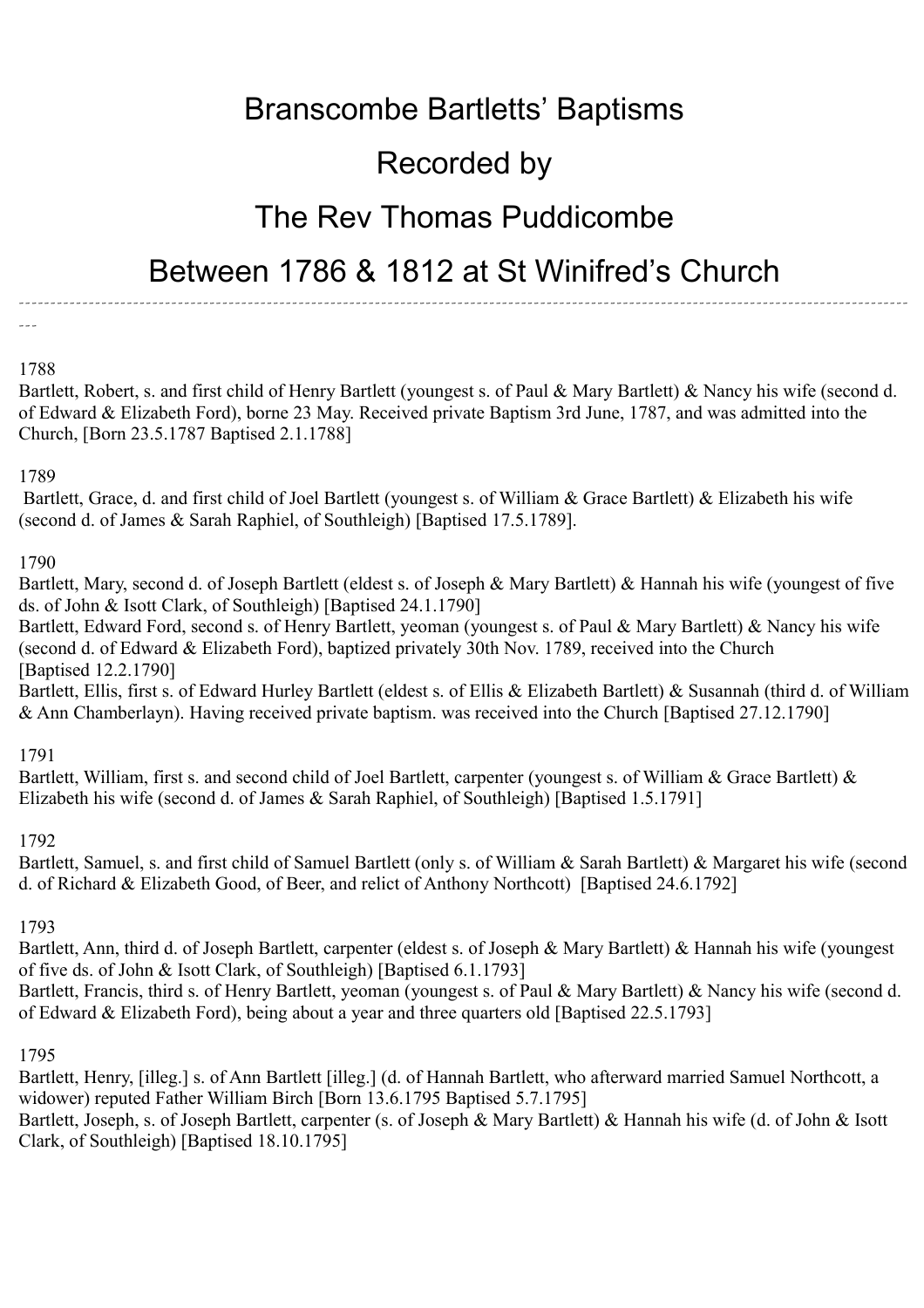#### 1796

Bartlett, Betsy, d. of Joel Bartlett, carpenter (youngest s. of William & Grace Bartlett) & Elizabeth his wife (second d. of James & Sarah Raffill, of Fairway) [Born 24.6.1796 Baptised 17.7.1796]

#### 1798

Bartlett, John, second s. and fifth child of Joseph Bartlett, carpenter (elder s. of Joseph & Mary Bartlett) & Hannah his wife (d. of John & Isott Clark, of Southleigh) [Born 3.8.1798 Baptised 19.8.1798]

#### 1799

Bartlett, Jane & Mary, fifth and sixth children third and fourth d. of Joel Bartlett, carpenter (youngest s. of William & Grace Bartlett) & Elizabeth his wife (second d. of James & Sarah Raffill, of Fairway) [Born 5.2.1799 Baptised 24.2.1799]

#### 1801

Bartlett, Susanna, sixth child, fourth d. of Joseph Bartlett, carpenter (s. of Joseph & Mary Bartlett) & Hannah his wife (d. of John & Isott Clark, of Southleigh) [Born 27.5.1801 Baptised 13.9.1801]

#### 1802

Bartlett, John, seventh c. and third s. of Joel Bartlett, carpenter (s. of William & Grace Bartlett) & Elizabeth his wife (d. of James & Sarah Raffill, of Fairway) [Born 23.1.1802 Baptised 14.2.1802]

Bartlett, James Hardy, s. and first c. of James Bartlett, labourer (s. of William & Ann Bartlett) & Sarah his wife (d. of John &, Susanna Hardy alias Holmyer) [ Born 15.3.1802 Baptised 25.4.1802]

Bartlett, Malachi, first c. of Christopher Bartlett, carpenter (younger of two sons of Joseph & Mary Bartlett) & Martha his wife (youngest of ten children of Noah & Joan Gay, of Whitechurch Canonicorum, Dorset) [Born 14.4.1802 Baptised 20.6.1802]

#### 1803

Bartlett, William and Thomas, twin children & first c. of Samuel Bartlett, fisherman (s. of William & Anna Maria Bartlett) & Susanna his wife (d. of Ann Collins by [blank] Horsford, of Beer) [Born 5.5.1803 Baptised 22.5.1803]

#### 1805

Bartlett, Moses, eighth c., fourth s. of Joel Bartlett, Carpenter (s. of William & Grace Bartlett) & Elizabeth his wife (d. of James & Sarah Raffill, of Fairway) [Born 12.5.1805 Baptised 9.6.1805] Bartlett, Thomas, first c. of James Bartlett, labourer (s. of William & Ann Bartlett) & Lydia his second wife (d. of Roger & Sarah Snell, of [blank]) [Born 10.7.1805 Baptised 28.7.1805] Bartlett, John, s. of Dinah Bartlett [illeg.] (illeg. d. of Hannah Bartlett), reputed father James Ham

#### 1806

Bartlett, Noah Gay, second living c. and second s. of Christopher Bartlett, Carpenter (younger of two s. of Joseph & Mary Bartlett) & Mary his wife youngest of ten c. of Noah & Joan Gay, of White Church, Canonicorum, Dorset) [Born 18.9.1806 Baptised 12.10.1806]

#### 1807

Bartlett, Jane, ninth c., fifth d. of Joel Bartlett, Carpenter (s. of William & Grace Bartlett) & Elizabeth his wife (d. of James & Sarah Raffill, of Fairway) [Born 30.9.1807 Baptised 15.11.1807]

#### 1808

Bartlett, Thomas, second c., second s. of James Bartlett, labourer (s. of William & Ann Bartlett) & Lydia his second wife (d. of Roger & Sarah Snell, of [blank]) [Born 23.5.1808 Baptised 12.6.1808]

#### 1809

Bartlett, William, third living c., third s. of Christopher Bartlett, Carpenter (the younger of two s. of Joseph & Mary Bartlett) & Martha his wife (the youngest of ten children of Noah & Joan Gay, of White Church, Canonicorum, Dorset)